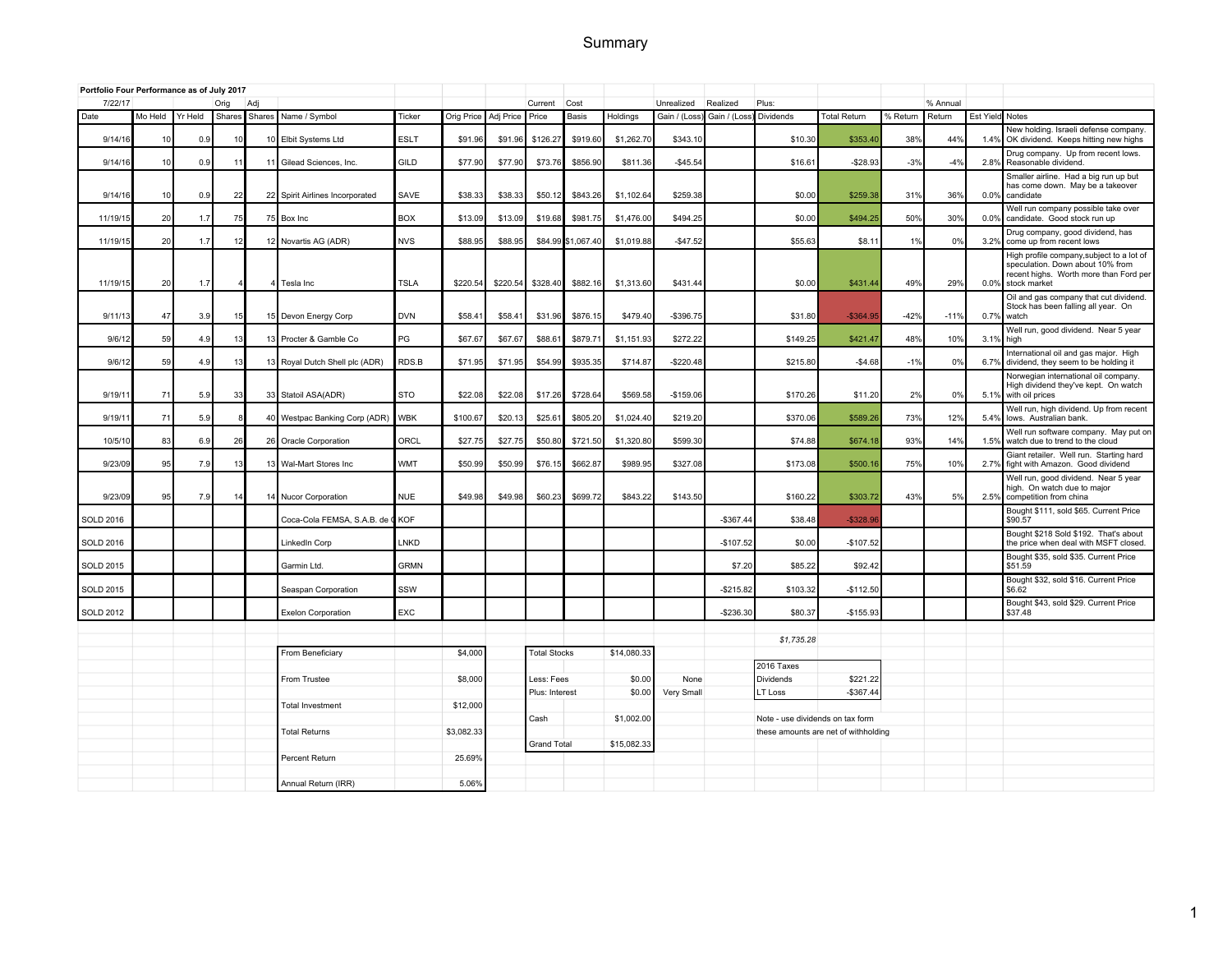|             | Portfolio Four Analytics View        |                         |              |                           |    |          |                      |                 |                     |                   |         |                 |                   |
|-------------|--------------------------------------|-------------------------|--------------|---------------------------|----|----------|----------------------|-----------------|---------------------|-------------------|---------|-----------------|-------------------|
| 7/22/17     |                                      |                         |              |                           |    |          |                      |                 |                     |                   |         |                 |                   |
| Ticker      | Name                                 | Sector                  | Type         | Dividend   Shares   Price |    |          | Amount               | 1 day<br>change | 1 day $%$<br>change | day<br>Amount low | 52 week | 52 week<br>high | 52 week<br>high % |
| <b>ESLT</b> | Elbit Systems Ltd                    | Defense                 | Foreign      | Medium                    | 10 | \$126.27 | \$1,262.70           | \$0.17          | 0.13                | \$1.70            | \$91    | \$128           | 99%               |
| <b>GILD</b> | Gilead Sciences, Inc.                | Healthcare              | US           | High                      | 11 | \$73.76  | \$811.36             | \$0.34          | 0.46                | \$3.74            | \$64    | \$89            | 83%               |
| <b>SAVE</b> | Spirit Airlines Incorporated         | Airlines                | US           | Low                       | 22 | \$50.12  | \$1,102.64           | $-$0.45$        | $-0.89$             | $-$9.90$          | \$37    | \$60            | 83%               |
| <b>BOX</b>  | Box Inc                              | Technology              | US           | Low                       | 75 | \$19.68  | \$1,476.00           | $-$0.05$        | $-0.25$             | $-$3.75$          | \$11    | \$21            | 94%               |
| <b>NVS</b>  | Novartis AG (ADR)                    | Healthcare              | Foreign      | High                      | 12 | \$84.99  | \$1,019.88           | $-$0.43$        | $-0.5$              | $-$5.16$          | \$67    | \$87            | 98%               |
| <b>TSLA</b> | Tesla Inc                            | Automotive              | <b>US</b>    | Low                       |    | \$328.40 | \$1,313.60           | $-$1.52$        | $-0.46$             | $-$6.08$          | \$178   | \$387           | 85%               |
| <b>DVN</b>  | Devon Energy Corp                    | Oil                     | <b>US</b>    | Low                       | 15 | \$31.96  | \$479.40             | $-$0.03$        | $-0.09$             | $-$0.45$          | \$29    | \$51            | 63%               |
| PG          | Procter & Gamble Co                  | <b>Consumer Staples</b> | US.          | High                      | 13 | \$88.61  | \$1,151.93           | \$0.01          | 0.01                | \$0.13            | \$81    | \$92            | 96%               |
| RDS.B       | Royal Dutch Shell plc (ADR)          | Oil                     | Foreign      | High                      | 13 | \$54.99  | \$714.87             | $-$0.46$        | $-0.83$             | $-$5.98$          | \$50    | \$60            | 92%               |
| <b>STO</b>  | Statoil ASA(ADR)                     | Oil                     | Foreign      | High                      | 33 | \$17.26  | \$569.58             | $-$0.23$        | $-1.32$             | $-$7.59$          | \$15    | \$19            | 90%               |
| WBK         | <b>Westpac Banking Corp</b><br>(ADR) | Finance                 | Foreign High |                           | 40 | \$25.61  | \$1,024.40           | $-$0.36$        | $-1.39$             | $-$14.40$         | \$21    | \$27            | 95%               |
| ORCL        | <b>Oracle Corporation</b>            | Technology              | US           | Medium                    | 26 | \$50.80  | \$1,320.80           | $-$0.33$        | $-0.65$             | $-$8.58$          | \$38    | \$52            | 98%               |
| <b>WMT</b>  | Wal-Mart Stores Inc                  | Retail                  | US           | High                      | 13 | \$76.15  | \$989.95             | \$0.13          | 0.17                | \$1.69            | \$65    | \$80            | 95%               |
| <b>NUE</b>  | Nucor Corporation                    | Industrials             | US           | Medium                    | 14 | \$60.23  | \$843.22             | \$0.31          | 0.52                | \$4.34            | \$45    | \$68            | 89%               |
|             | Subtotal                             |                         |              |                           |    |          | \$14,080.33          |                 |                     |                   |         |                 |                   |
|             |                                      |                         |              |                           |    |          |                      |                 | $-0.33%$            | $-$50.29$         |         |                 |                   |
|             | <b>Portfolio Metrics</b>             |                         |              |                           |    |          |                      |                 |                     |                   |         |                 |                   |
|             | Total US %                           | US / Foreign            | 67%          |                           |    |          | <b>Other Metrics</b> |                 | Change              |                   | 52 Low  | 52 High         | % High            |
|             | Total Technology %                   | Largest Sector          | 20%          |                           |    |          | S&P 500              | XMI.            | $-0.04%$            |                   | 2,084   | 2,478           | 100%              |
|             | <b>Total High Dividend</b>           | Dividend Exposure       | 45%          |                           |    |          | Non US               | <b>VEU</b>      | $-0.33%$            |                   | 43      | 52              | 100%              |
|             | % of Funds in Cash                   | Amount not invested     | 7%           |                           |    |          | USD %                | <b>UUP</b>      | $-0.33%$            |                   | 24      | 27              | 91%               |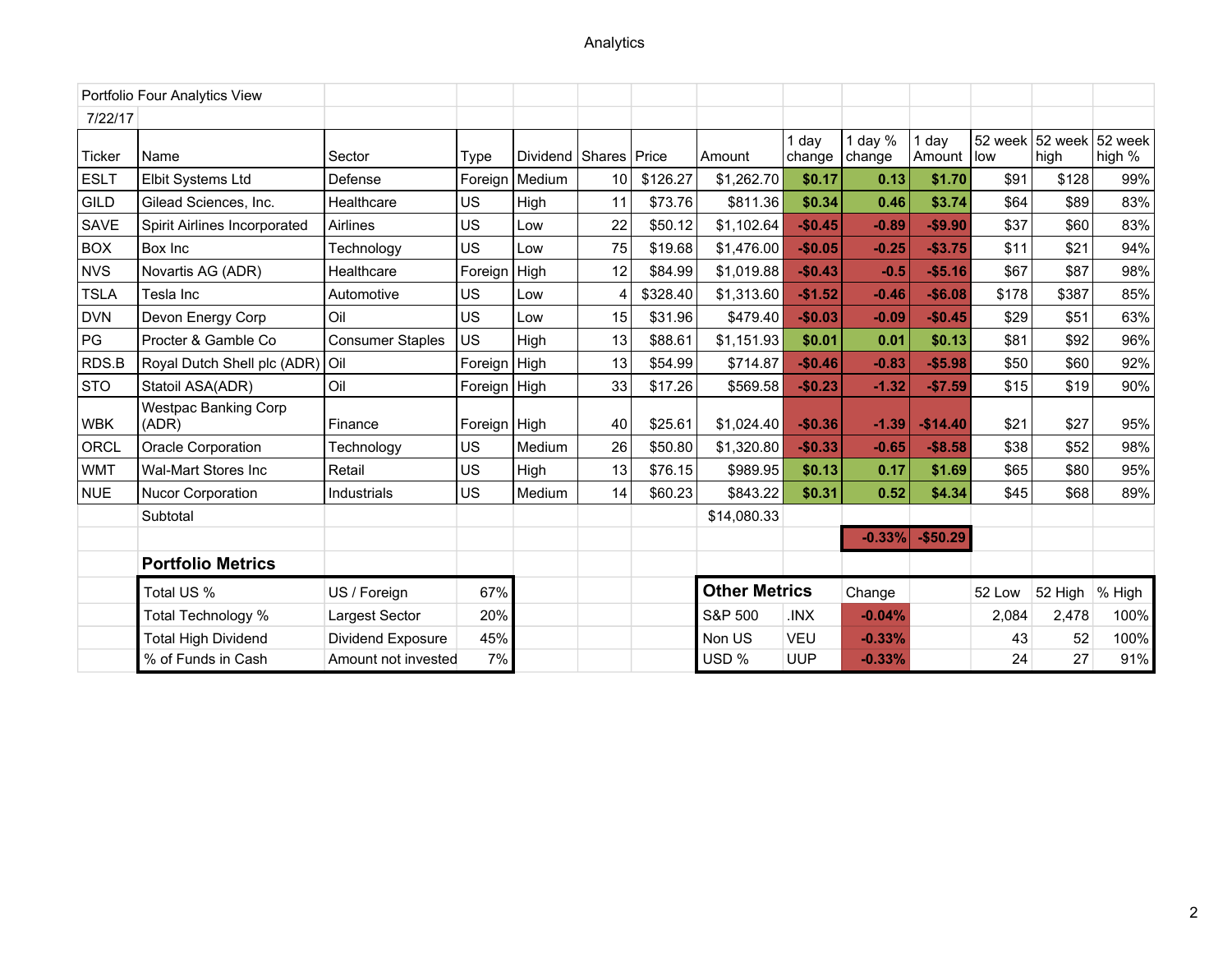## Buys

|             | Symbol Name/Symbol                    | Settlement Da Trade Date |               |    | Type Quantity Adj Quantity Price |          | Adj Price | Amount          | Account Type Commission |     |
|-------------|---------------------------------------|--------------------------|---------------|----|----------------------------------|----------|-----------|-----------------|-------------------------|-----|
| <b>ESLT</b> | Elbit Systems Ltd                     | 9/19/16                  | 9/14/16 Buy   | 10 | 10                               | \$91.96  | \$91.96   | \$919.60 CASH   |                         | \$- |
| <b>GILD</b> | Gilead Sciences, Inc.                 | 9/19/16                  | 9/14/16 Buy   | 11 | 11                               | \$77.90  | \$77.90   | \$856.90 CASH   |                         | \$- |
| SAVE        | Spirit Airlines Incorporated          | 9/19/16                  | 9/14/16 Buy   | 22 | 22                               | \$38.33  | \$38.33   | \$843.26 CASH   |                         | \$- |
| BOX         | Box Inc                               | 11/24/15                 | 11/19/15 Buy  | 75 | 75                               | \$13.09  | \$13.09   | \$981.75 CASH   |                         | \$- |
| <b>NVS</b>  | Novartis AG (ADR)                     | 11/24/15                 | 11/19/15 Buy  | 12 | 12                               | \$88.95  | \$88.95   | \$1,067.40 CASH |                         | \$- |
| <b>TSLA</b> | Tesla Inc                             | 11/24/15                 | 11/19/15 Buy  |    | 4                                | \$220.54 | \$220.54  | \$882.16 CASH   |                         | \$- |
| KOF         | Coca-Cola FEMSA, S.A.B. de C.V. (ADR) | 8/27/14                  | 8/22/14 Buy   |    | 8                                | \$111.00 | \$111.00  | \$888.00 CASH   |                         | \$- |
| <b>LNKD</b> | LinkedIn Corp                         | 8/27/14                  | 8/22/14 Buy   |    | 4                                | \$218.40 | \$218.40  | \$873.60 CASH   |                         | \$- |
| <b>DVN</b>  | Devon Energy Corp                     | 9/16/13                  | 9/11/13 Buy   | 15 | 15                               | \$58.41  | \$58.41   | \$876.15 CASH   |                         |     |
| SSW         | Seaspan Corporation                   | 9/16/13                  | $9/11/13$ Buy | 33 | 33                               | \$22.86  | \$22.86   | \$754.38 CASH   |                         | \$- |
| <b>GRMN</b> | Garmin Ltd.                           | 2/28/13                  | $2/25/13$ Buy | 18 | 18                               | \$35.12  | \$35.12   | \$632.16 CASH   |                         | \$- |
| PG          | Procter & Gamble Co                   | 9/11/12                  | 9/6/12 Buy    | 13 | 13                               | \$67.67  | \$67.67   | \$879.71 CASH   |                         | \$- |
| RDS.B       | Royal Dutch Shell plc (ADR)           | 9/11/12                  | 9/6/12 Buy    | 13 | 13                               | \$71.95  | \$71.95   | \$935.35 CASH   |                         |     |
| <b>STO</b>  | Statoil ASA(ADR)                      | 9/22/11                  | 9/19/11 Buy   | 33 | 33                               | \$22.08  | \$22.08   | \$728.64 CASH   |                         | \$- |
| WBK         | Westpac Banking Corp (ADR)            | 9/22/11                  | 9/19/11 Buy   | 8  | 40                               | \$100.67 | \$20.13   | \$805.36 CASH   |                         | \$- |
| <b>EXC</b>  | <b>Exelon Corporation</b>             | 10/5/10                  | 10/5/10 Buy   | 17 | 17                               | \$43.20  | \$43.20   | \$734.40 CASH   |                         | \$- |
| ORCL        | Oracle Corporation                    | 10/5/10                  | 10/5/10 Buy   | 26 | 26                               | \$27.75  | \$27.75   | \$721.50 CASH   |                         |     |
| <b>WMT</b>  | Wal-Mart Stores Inc                   | 9/23/09                  | 9/23/09 Buy   | 13 | 13                               | \$50.99  | \$50.99   | \$662.87 CASH   |                         | \$- |
| NUE         | Nucor Corporation                     | 9/23/09                  | 9/23/09 Buy   | 14 | 14                               | \$49.98  | \$49.98   | \$699.72 CASH   |                         | \$- |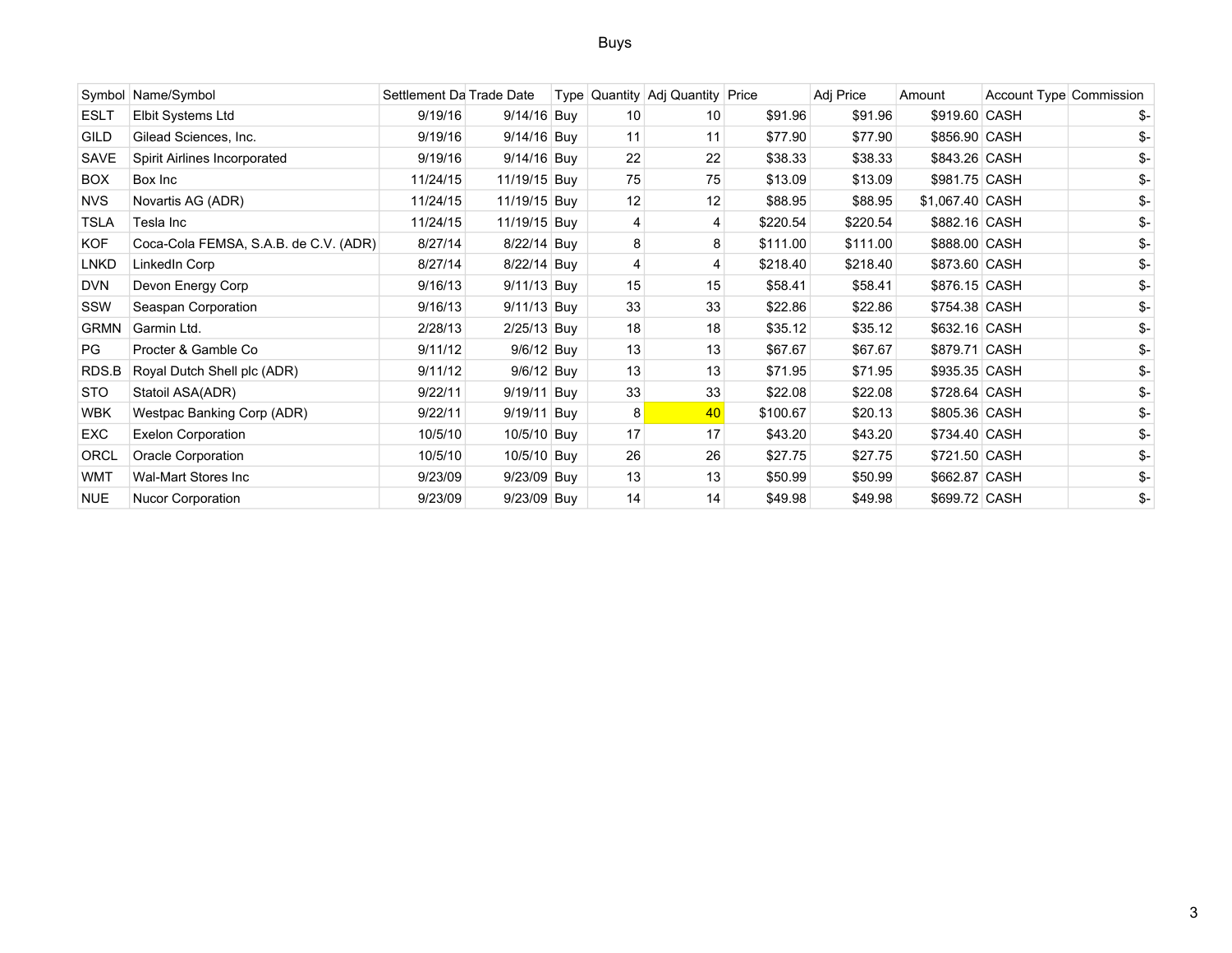Sells

|            | Ticker Name                           | Settlement Date Trade Date |               |    | Type Quantity Adj Price | Amount        | <b>Account Type</b> | Commission | Gain / (Loss) no Gain / (Loss) with Comm |                           |  |
|------------|---------------------------------------|----------------------------|---------------|----|-------------------------|---------------|---------------------|------------|------------------------------------------|---------------------------|--|
| <b>KOF</b> | Coca-Cola FEMSA, S.A.B. de C.V. (ADR) | 12/15/16                   | 12/12/16 Sell |    | \$65.07                 | \$520.56 CASH |                     |            | $-$367.44$                               | -\$367.44 LONG TERM LOSS  |  |
|            | LNKD LinkedIn Corp                    | 8/18/16                    | 8/15/16 Sell  |    | \$191.52                | \$766.08 CASH |                     |            | $-$107.52$                               | -\$107.52 LONG TERM LOSS  |  |
|            | GRMN Garmin Ltd.                      | 11/5/15                    | 11/2/15 Sell  | 18 | \$35.52                 | \$639.36 CASH |                     |            | \$7.20                                   | \$7.20 LONG TERM GAIN     |  |
| SSW        | Seaspan Corporation                   | 11/5/15                    | 11/2/15 Sell  | 33 | \$16.32                 | \$538.56 CASH |                     |            | $-$215.82$                               | -\$215.82 LONG TERM LOSS  |  |
| EXC.       | <b>Exelon Corporation</b>             | 11/23/12                   | 11/19/12 Sell | 17 | \$29.30                 | \$498.10 CASH |                     |            | $-$236.30$                               | -\$236.30 SHORT TERM LOSS |  |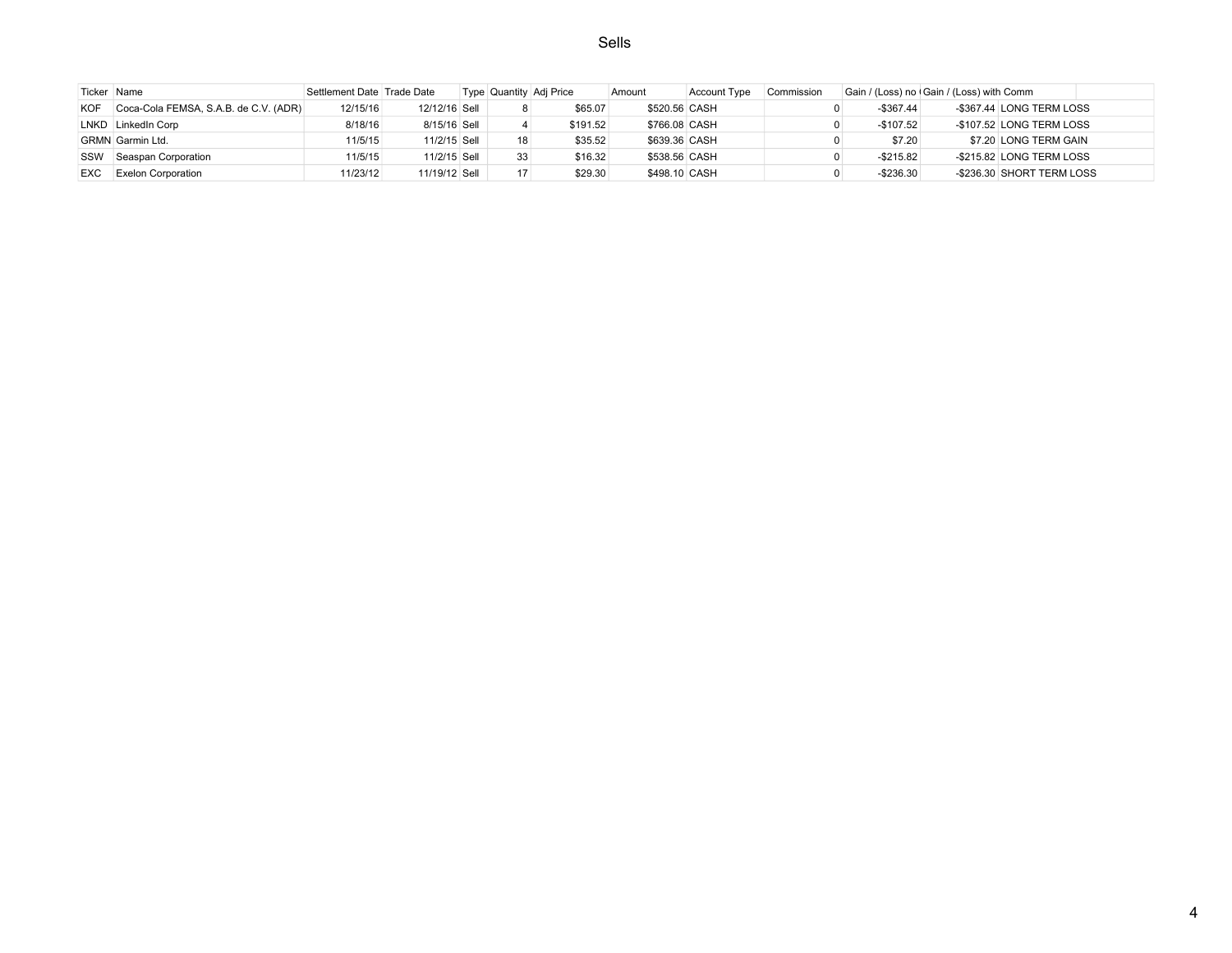Dividends Pivot

|                    | 0          |
|--------------------|------------|
| <b>BOX</b>         | \$0.00     |
| <b>DVN</b>         | \$31.80    |
| <b>ESLT</b>        | \$10.30    |
| <b>EXC</b>         | \$80.37    |
| <b>GILD</b>        | \$16.61    |
| <b>GRMN</b>        | \$85.22    |
| <b>KOF</b>         | \$38.48    |
| <b>LNKD</b>        | \$0.00     |
| <b>NUE</b>         | \$160.22   |
| <b>NVS</b>         | \$55.63    |
| <b>ORCL</b>        | \$74.88    |
| PG                 | \$149.25   |
| <b>RDS.B</b>       | \$215.80   |
| <b>SAVE</b>        | \$0.00     |
| <b>SSW</b>         | \$103.32   |
| <b>STO</b>         | \$170.26   |
| <b>TSLA</b>        | \$0.00     |
| <b>WBK</b>         | \$370.06   |
| <b>WMT</b>         | \$173.08   |
| <b>Grand Total</b> | \$1,735.28 |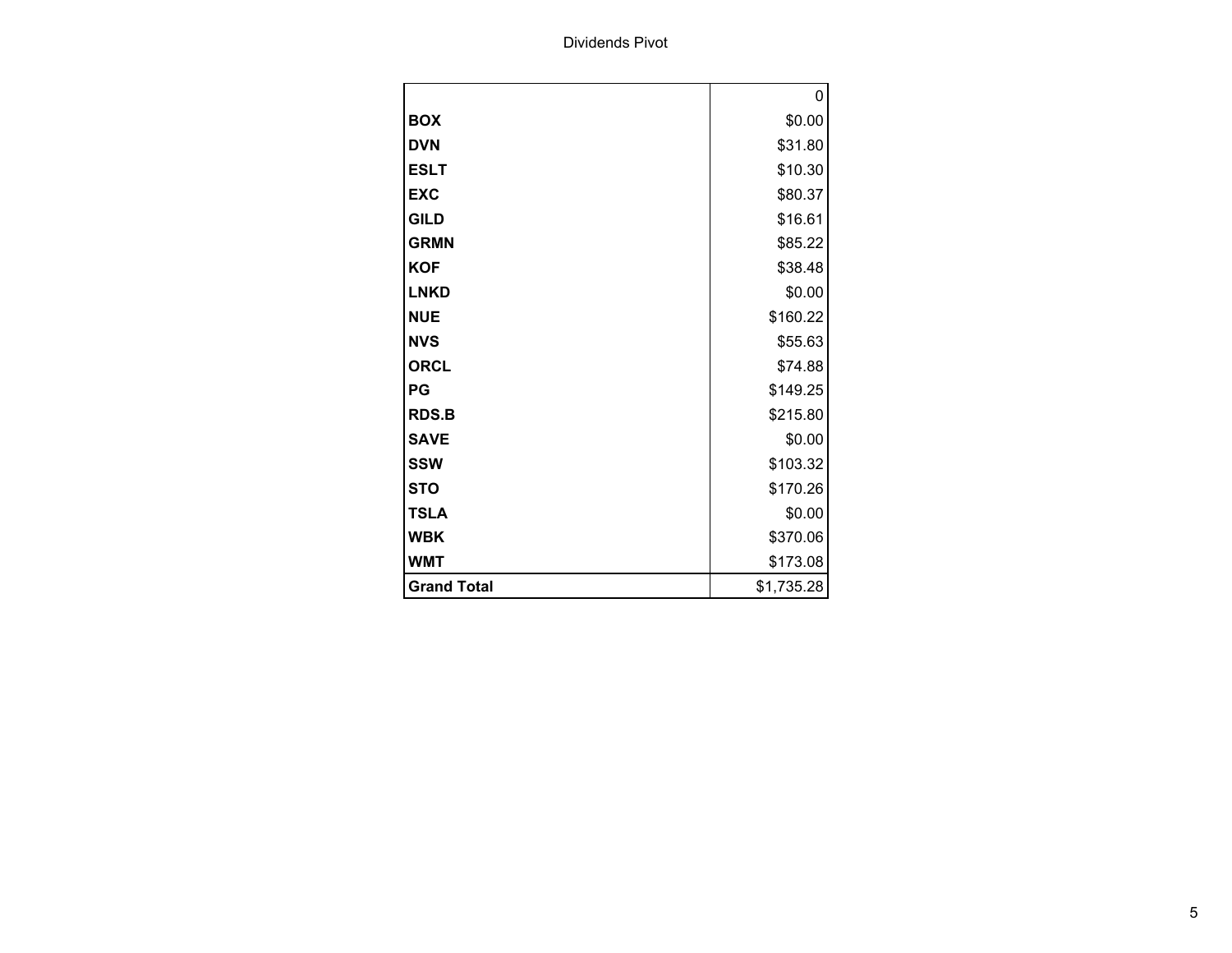| Date     | Amount      | <b>Ticker</b> | Name                                  | Year |
|----------|-------------|---------------|---------------------------------------|------|
| 7/14/17  | \$28.30 WBK |               | Westpac Banking Corp (ADR)            | 2017 |
| 6/30/17  | \$0.90 DVN  |               | Devon Energy Corp                     | 2017 |
| 6/29/17  | \$5.72 GILD |               | Gilead Sciences, Inc.                 | 2017 |
| 6/26/17  |             | \$12.22 RDS.B | Royal Dutch Shell plc (ADR)           | 2017 |
| 6/26/17  | \$5.96 STO  |               | Statoil ASA(ADR)                      | 2017 |
| 6/6/17   |             | \$3.58 ESLT   | Elbit Systems Ltd                     | 2017 |
| 6/5/17   | \$6.63 WMT  |               | <b>Wal-Mart Stores Inc</b>            | 2017 |
| 5/15/17  | \$8.96 PG   |               | Procter & Gamble Co                   | 2017 |
| 5/11/17  | \$5.29 NUE  |               | <b>Nucor Corporation</b>              | 2017 |
| 4/26/17  |             | \$4.94 ORCL   | <b>Oracle Corporation</b>             | 2017 |
| 4/21/17  | \$28.00 NVS |               | Novartis AG (ADR)                     | 2017 |
| 4/11/17  | \$5.84 STO  |               | Statoil ASA(ADR)                      | 2017 |
| 4/7/17   |             | \$3.52 ESLT   | Elbit Systems Ltd                     | 2017 |
| 4/3/17   | \$6.63 WMT  |               | <b>Wal-Mart Stores Inc</b>            | 2017 |
| 3/31/17  | \$0.90 DVN  |               | Devon Energy Corp                     | 2017 |
| 3/30/17  | \$5.72 GILD |               | Gilead Sciences, Inc.                 | 2017 |
| 3/27/17  |             | \$12.22 RDS.B | Royal Dutch Shell plc (ADR)           | 2017 |
| 2/15/17  | \$8.70 PG   |               | Procter & Gamble Co                   | 2017 |
| 2/10/17  | \$5.28 NUE  |               | <b>Nucor Corporation</b>              | 2017 |
| 1/26/17  |             | \$3.90 ORCL   | <b>Oracle Corporation</b>             | 2017 |
| 1/3/17   | \$27.10 WBK |               | <b>Westpac Banking Corp (ADR)</b>     | 2017 |
| 1/3/17   | \$6.50 WMT  |               | Wal-Mart Stores Inc                   | 2017 |
| 12/31/16 | \$0.90 DVN  |               | Devon Energy Corp                     | 2016 |
| 12/29/16 | \$5.17 GILD |               | Gilead Sciences, Inc.                 | 2016 |
| 12/20/16 | \$5.84 STO  |               | Statoil ASA(ADR)                      | 2016 |
| 12/6/16  |             | \$3.20 ESLT   | Elbit Systems Ltd                     | 2016 |
| 11/15/16 | \$8.70 PG   |               | Procter & Gamble Co                   | 2016 |
| 11/14/16 | \$6.93 KOF  |               | Coca-Cola FEMSA, S.A.B. de C.V. (ADR) | 2016 |
| 11/10/16 | \$5.25 NUE  |               | <b>Nucor Corporation</b>              | 2016 |
| 10/26/16 |             | \$3.90 ORCL   | <b>Oracle Corporation</b>             | 2016 |
| 9/27/16  | \$5.84 STO  |               | Statoil ASA(ADR)                      | 2016 |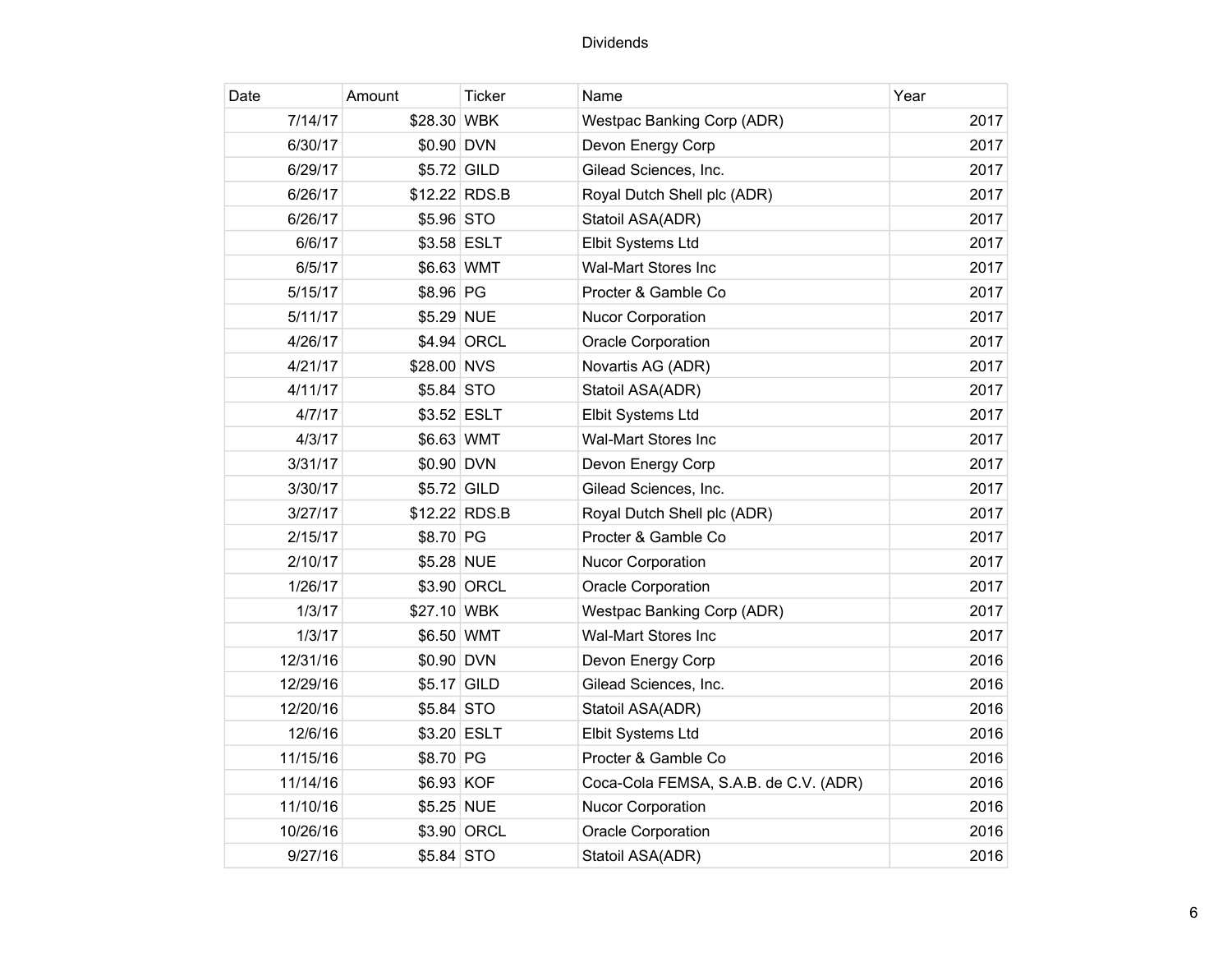| 9/19/16  |             | \$12.22 RDS.B | Royal Dutch Shell plc (ADR)           | 2016 |
|----------|-------------|---------------|---------------------------------------|------|
| 9/6/16   | \$6.50 WMT  |               | <b>Wal-Mart Stores Inc</b>            | 2016 |
| 8/15/16  | \$8.70 PG   |               | Procter & Gamble Co                   | 2016 |
| 8/11/16  | \$5.25 NUE  |               | Nucor Corporation                     | 2016 |
| 7/27/16  |             | \$3.90 ORCL   | <b>Oracle Corporation</b>             | 2016 |
| 7/14/16  | \$27.86 WBK |               | Westpac Banking Corp (ADR)            | 2016 |
| 6/30/16  | \$0.90 DVN  |               | Devon Energy Corp                     | 2016 |
| 6/27/16  |             | \$12.22 RDS.B | Royal Dutch Shell plc (ADR)           | 2016 |
| 6/27/16  | \$5.84 STO  |               | Statoil ASA(ADR)                      | 2016 |
| 6/6/16   | \$6.50 WMT  |               | Wal-Mart Stores Inc                   | 2016 |
| 5/16/16  | \$8.70 PG   |               | Procter & Gamble Co                   | 2016 |
| 5/13/16  | \$7.51 KOF  |               | Coca-Cola FEMSA, S.A.B. de C.V. (ADR) | 2016 |
| 5/11/16  | \$5.25 NUE  |               | Nucor Corporation                     | 2016 |
| 4/28/16  |             | \$3.90 ORCL   | <b>Oracle Corporation</b>             | 2016 |
| 4/18/16  | \$27.63 NVS |               | Novartis AG (ADR)                     | 2016 |
| 4/4/16   | \$6.50 WMT  |               | <b>Wal-Mart Stores Inc</b>            | 2016 |
| 3/31/16  | \$3.60 DVN  |               | Devon Energy Corp                     | 2016 |
| 3/29/16  |             | \$12.22 RDS.B | Royal Dutch Shell plc (ADR)           | 2016 |
| 3/2/16   | \$6.00 STO  |               | Statoil ASA(ADR)                      | 2016 |
| 2/16/16  | \$8.62 PG   |               | Procter & Gamble Co                   | 2016 |
| 2/11/16  | \$5.25 NUE  |               | <b>Nucor Corporation</b>              | 2016 |
| 1/27/16  |             | \$3.90 ORCL   | <b>Oracle Corporation</b>             | 2016 |
| 1/4/16   | \$6.37 WMT  |               | Wal-Mart Stores Inc                   | 2016 |
| 12/31/15 | \$3.60 DVN  |               | Devon Energy Corp                     | 2015 |
| 12/31/15 | \$26.71 WBK |               | <b>Westpac Banking Corp (ADR)</b>     | 2015 |
| 12/18/15 |             | \$12.22 RDS.B | Royal Dutch Shell plc (ADR)           | 2015 |
| 12/2/15  | \$6.00 STO  |               | Statoil ASA(ADR)                      | 2015 |
| 12/1/15  | \$5.30 WBK  |               | Westpac Banking Corp (ADR)            | 2015 |
| 11/16/15 | \$8.62 PG   |               | Procter & Gamble Co                   | 2015 |
| 11/13/15 | \$7.46 KOF  |               | Coca-Cola FEMSA, S.A.B. de C.V. (ADR) | 2015 |
| 11/10/15 | \$5.22 NUE  |               | Nucor Corporation                     | 2015 |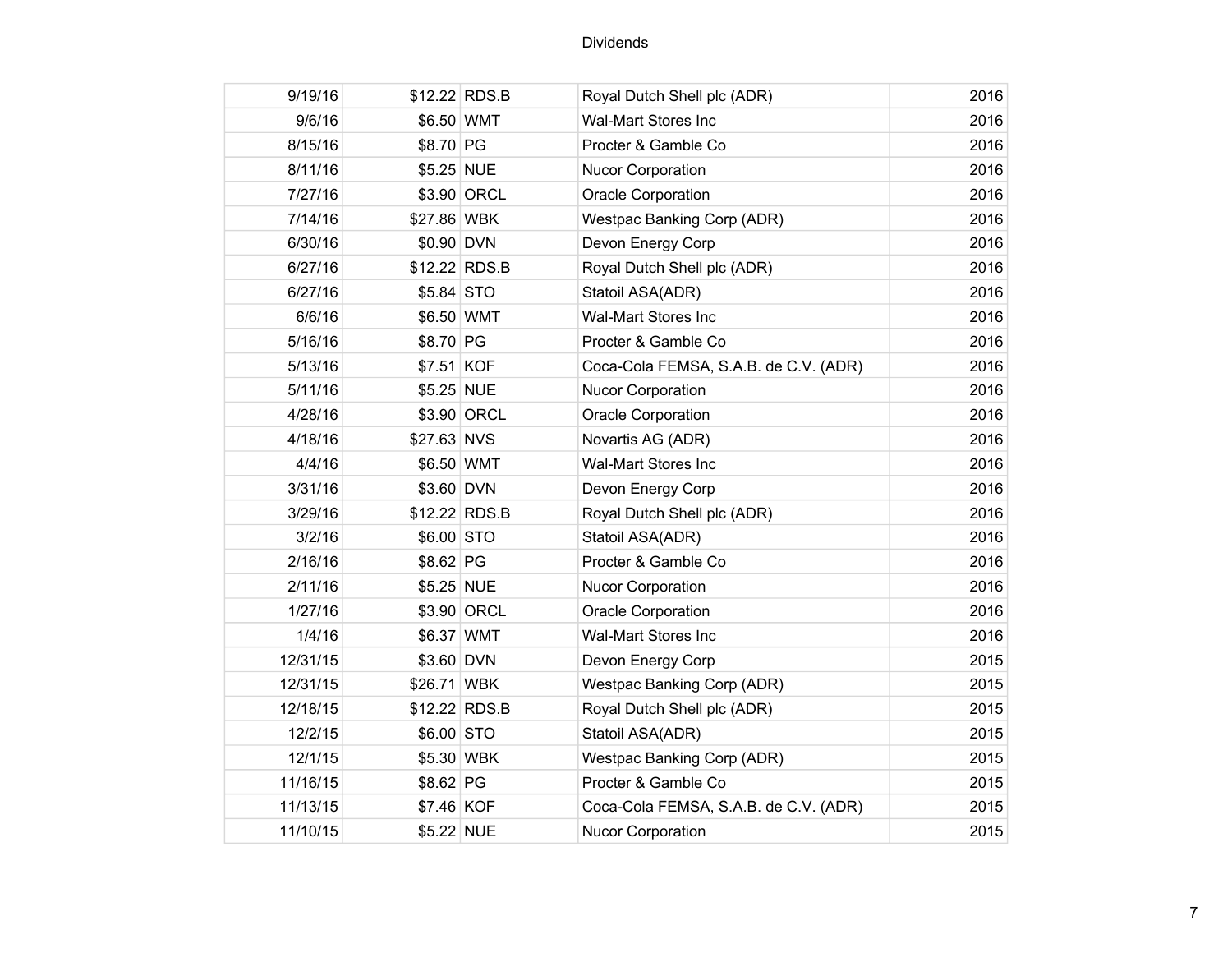| 10/30/15 | \$12.38 SSW   |             | Seaspan Corporation                   | 2015 |
|----------|---------------|-------------|---------------------------------------|------|
| 10/28/15 |               | \$3.90 ORCL | Oracle Corporation                    | 2015 |
| 9/30/15  | \$3.60 DVN    |             | Devon Energy Corp                     | 2015 |
| 9/30/15  |               | \$9.18 GRMN | Garmin Ltd.                           | 2015 |
| 9/21/15  | \$12.22 RDS.B |             | Royal Dutch Shell plc (ADR)           | 2015 |
| 9/8/15   | \$6.37 WMT    |             | <b>Wal-Mart Stores Inc</b>            | 2015 |
| 9/3/15   | \$5.88 STO    |             | Statoil ASA(ADR)                      | 2015 |
| 8/17/15  | \$8.62 PG     |             | Procter & Gamble Co                   | 2015 |
| 8/11/15  | \$5.22 NUE    |             | <b>Nucor Corporation</b>              | 2015 |
| 7/30/15  | \$12.38 SSW   |             | Seaspan Corporation                   | 2015 |
| 7/29/15  |               | \$3.90 ORCL | <b>Oracle Corporation</b>             | 2015 |
| 7/13/15  | \$28.06 WBK   |             | <b>Westpac Banking Corp (ADR)</b>     | 2015 |
| 6/30/15  |               | \$9.18 GRMN | Garmin Ltd.                           | 2015 |
| 6/22/15  | \$12.22 RDS.B |             | Royal Dutch Shell plc (ADR)           | 2015 |
| 6/5/15   | \$6.31 STO    |             | Statoil ASA(ADR)                      | 2015 |
| 6/1/15   | \$6.37 WMT    |             | <b>Wal-Mart Stores Inc</b>            | 2015 |
| 5/15/15  | \$8.08 KOF    |             | Coca-Cola FEMSA, S.A.B. de C.V. (ADR) | 2015 |
| 5/15/15  | \$8.62 PG     |             | Procter & Gamble Co                   | 2015 |
| 5/11/15  | \$5.22 NUE    |             | <b>Nucor Corporation</b>              | 2015 |
| 4/30/15  | \$12.38 SSW   |             | Seaspan Corporation                   | 2015 |
| 4/28/15  |               | \$3.90 ORCL | <b>Oracle Corporation</b>             | 2015 |
| 4/6/15   | \$6.37 WMT    |             | <b>Wal-Mart Stores Inc</b>            | 2015 |
| 3/31/15  | \$3.60 DVN    |             | Devon Energy Corp                     | 2015 |
| 3/31/15  |               | \$8.54 GRMN | Garmin Ltd.                           | 2015 |
| 3/20/15  | \$12.22 RDS.B |             | Royal Dutch Shell plc (ADR)           | 2015 |
| 3/9/15   | \$6.44 STO    |             | Statoil ASA(ADR)                      | 2015 |
| 2/17/15  | \$8.37 PG     |             | Procter & Gamble Co                   | 2015 |
| 2/11/15  | \$5.22 NUE    |             | <b>Nucor Corporation</b>              | 2015 |
| 1/30/15  | \$11.39 SSW   |             | Seaspan Corporation                   | 2015 |
| 1/28/15  |               | \$3.12 ORCL | <b>Oracle Corporation</b>             | 2015 |
| 1/5/15   | \$6.24 WMT    |             | <b>Wal-Mart Stores Inc</b>            | 2015 |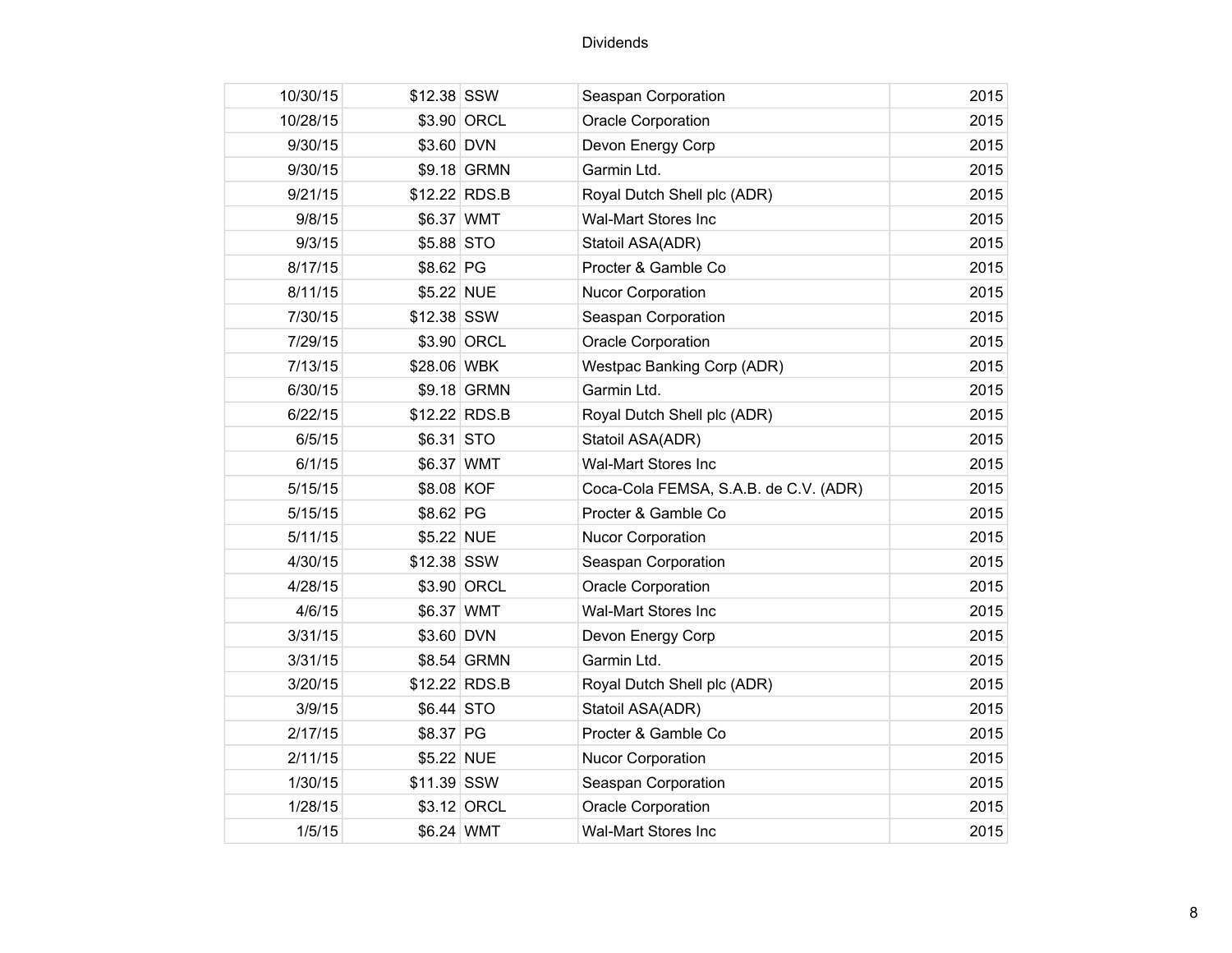| 12/31/14 | \$3.60 DVN    |               | Devon Energy Corp                     | 2014 |
|----------|---------------|---------------|---------------------------------------|------|
| 12/31/14 |               | \$8.64 GRMN   | Garmin Ltd.                           | 2014 |
| 12/29/14 | \$29.90 WBK   |               | <b>Westpac Banking Corp (ADR)</b>     | 2014 |
| 12/22/14 | \$12.22 RDS.B |               | Royal Dutch Shell plc (ADR)           | 2014 |
| 12/5/14  | \$7.24 STO    |               | Statoil ASA(ADR)                      | 2014 |
| 11/17/14 | \$8.50 KOF    |               | Coca-Cola FEMSA, S.A.B. de C.V. (ADR) | 2014 |
| 11/17/14 | \$8.37 PG     |               | Procter & Gamble Co                   | 2014 |
| 11/10/14 | \$5.18 NUE    |               | <b>Nucor Corporation</b>              | 2014 |
| 10/30/14 | \$11.39 SSW   |               | Seaspan Corporation                   | 2014 |
| 10/29/14 |               | \$3.12 ORCL   | Oracle Corporation                    | 2014 |
| 9/30/14  | \$3.60 DVN    |               | Devon Energy Corp                     | 2014 |
| 9/30/14  |               | \$8.64 GRMN   | Garmin Ltd.                           | 2014 |
| 9/25/14  |               | \$12.22 RDS.B | Royal Dutch Shell plc (ADR)           | 2014 |
| 9/5/14   | \$8.16 STO    |               | Statoil ASA(ADR)                      | 2014 |
| 9/3/14   | \$6.24 WMT    |               | Wal-Mart Stores Inc                   | 2014 |
| 8/11/14  | \$5.18 NUE    |               | <b>Nucor Corporation</b>              | 2014 |
| 7/30/14  |               | \$3.12 ORCL   | <b>Oracle Corporation</b>             | 2014 |
| 7/30/14  | \$11.39 SSW   |               | Seaspan Corporation                   | 2014 |
| 7/14/14  | \$33.97 WBK   |               | <b>Westpac Banking Corp (ADR)</b>     | 2014 |
| 6/30/14  |               | \$8.64 GRMN   | Garmin Ltd.                           | 2014 |
| 6/26/14  |               | \$12.22 RDS.B | Royal Dutch Shell plc (ADR)           | 2014 |
| 6/4/14   | \$32.95 STO   |               | Statoil ASA(ADR)                      | 2014 |
| 6/2/14   | \$6.24 WMT    |               | Wal-Mart Stores Inc                   | 2014 |
| 5/15/14  | \$8.37 PG     |               | Procter & Gamble Co                   | 2014 |
| 5/12/14  | \$5.18 NUE    |               | <b>Nucor Corporation</b>              | 2014 |
| 4/30/14  | \$11.39 SSW   |               | Seaspan Corporation                   | 2014 |
| 4/29/14  |               | \$3.12 ORCL   | <b>Oracle Corporation</b>             | 2014 |
| 4/1/14   | \$6.24 WMT    |               | <b>Wal-Mart Stores Inc</b>            | 2014 |
| 3/31/14  | \$3.30 DVN    |               | Devon Energy Corp                     | 2014 |
| 3/31/14  |               | \$8.10 GRMN   | Garmin Ltd.                           | 2014 |
| 3/27/14  | \$11.70 RDS.B |               | Royal Dutch Shell plc (ADR)           | 2014 |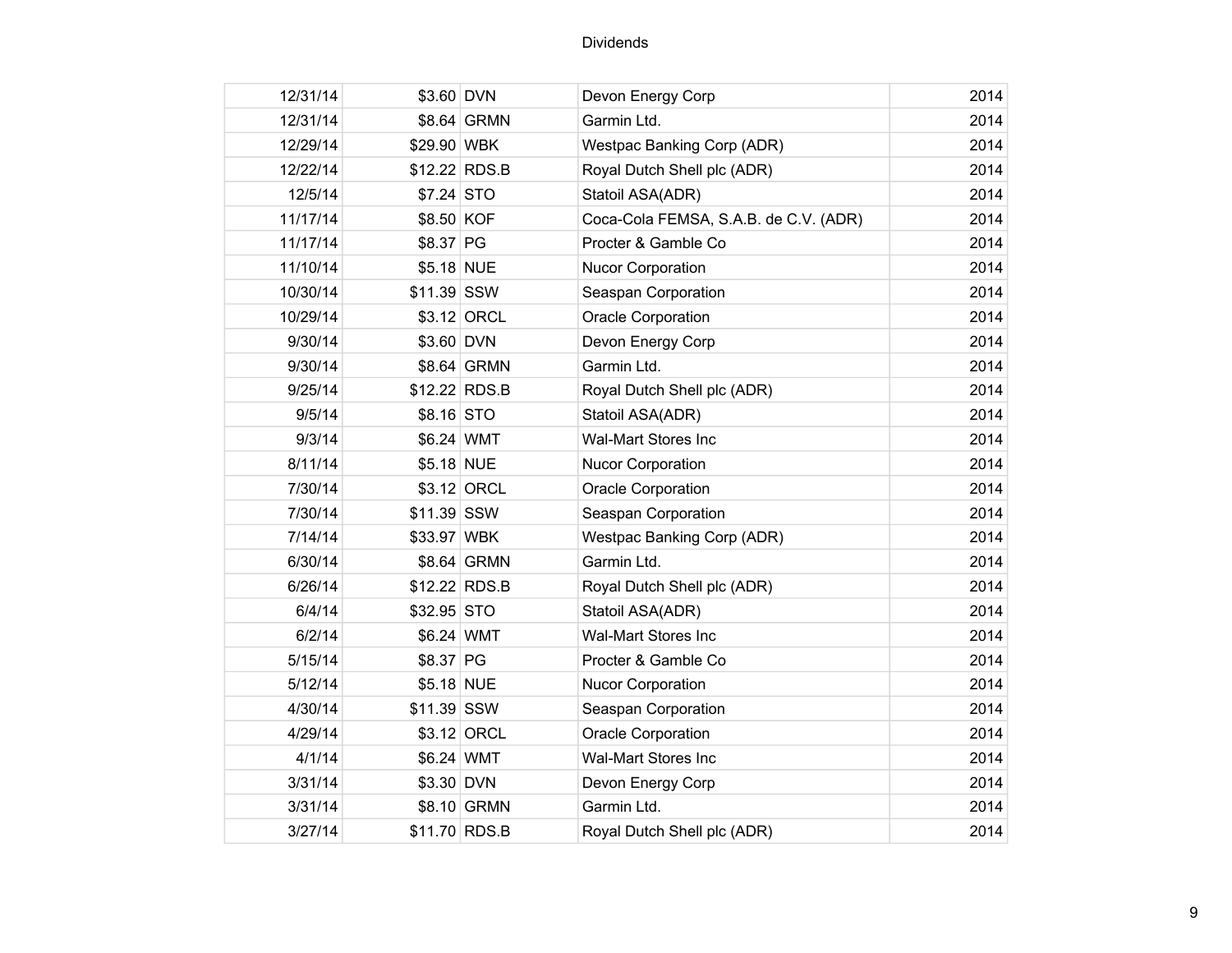| 2/26/14  | \$10.31 SSW |                | Seaspan Corporation               | 2014 |
|----------|-------------|----------------|-----------------------------------|------|
| 2/18/14  | \$7.82 PG   |                | Procter & Gamble Co               | 2014 |
| 2/11/14  | \$5.81 NUE  |                | <b>Nucor Corporation</b>          | 2014 |
| 1/28/14  |             | \$3.12 ORCL    | Oracle Corporation                | 2014 |
| 1/2/14   | \$6.11 WMT  |                | <b>Wal-Mart Stores Inc</b>        | 2014 |
| 12/31/13 | \$3.30 DVN  |                | Devon Energy Corp                 | 2013 |
| 12/31/13 |             | \$8.10 GRMN    | Garmin Ltd.                       | 2013 |
| 12/30/13 | \$27.54 WBK |                | <b>Westpac Banking Corp (ADR)</b> | 2013 |
| 12/23/13 |             | \$11.70 RDS.B  | Royal Dutch Shell plc (ADR)       | 2013 |
| 11/27/13 | \$10.31 SSW |                | Seaspan Corporation               | 2013 |
| 11/15/13 | \$7.82 PG   |                | Procter & Gamble Co               | 2013 |
| 11/8/13  | \$5.15 NUE  |                | <b>Nucor Corporation</b>          | 2013 |
| 10/29/13 |             | \$3.12 ORCL    | <b>Oracle Corporation</b>         | 2013 |
| 9/30/13  |             | \$8.10 GRMN    | Garmin Ltd.                       | 2013 |
| 9/26/13  |             | \$11.70 RDS.B  | Royal Dutch Shell plc (ADR)       | 2013 |
| 9/3/13   | \$6.11 WMT  |                | <b>Wal-Mart Stores Inc</b>        | 2013 |
| 8/15/13  | \$7.82 PG   |                | Procter & Gamble Co               | 2013 |
| 8/9/13   | \$5.15 NUE  |                | <b>Nucor Corporation</b>          | 2013 |
| 8/2/13   |             | \$3.12 ORCL    | Oracle Corporation                | 2013 |
| 7/10/13  | \$35.02 WBK |                | Westpac Banking Corp (ADR)        | 2013 |
| 6/28/13  |             | \$8.10 GRMN    | Garmin Ltd.                       | 2013 |
| 6/27/13  |             | \$11.70 RDS.B  | Royal Dutch Shell plc (ADR)       | 2013 |
| 6/7/13   | \$32.12 STO |                | Statoil ASA(ADR)                  | 2013 |
| 6/3/13   | \$6.11 WMT  |                | <b>Wal-Mart Stores Inc</b>        | 2013 |
| 5/15/13  | \$7.82 PG   |                | Procter & Gamble Co               | 2013 |
| 5/10/13  | \$5.15 NUE  |                | <b>Nucor Corporation</b>          | 2013 |
| 4/1/13   | \$6.11 WMT  |                | <b>Wal-Mart Stores Inc</b>        | 2013 |
| 3/28/13  |             | $$11.18$ RDS.B | Royal Dutch Shell plc (ADR)       | 2013 |
| 2/15/13  | \$7.31 PG   |                | Procter & Gamble Co               | 2013 |
| 2/11/13  | \$5.15 NUE  |                | <b>Nucor Corporation</b>          | 2013 |
| 12/28/12 | \$34.98 WBK |                | Westpac Banking Corp (ADR)        | 2012 |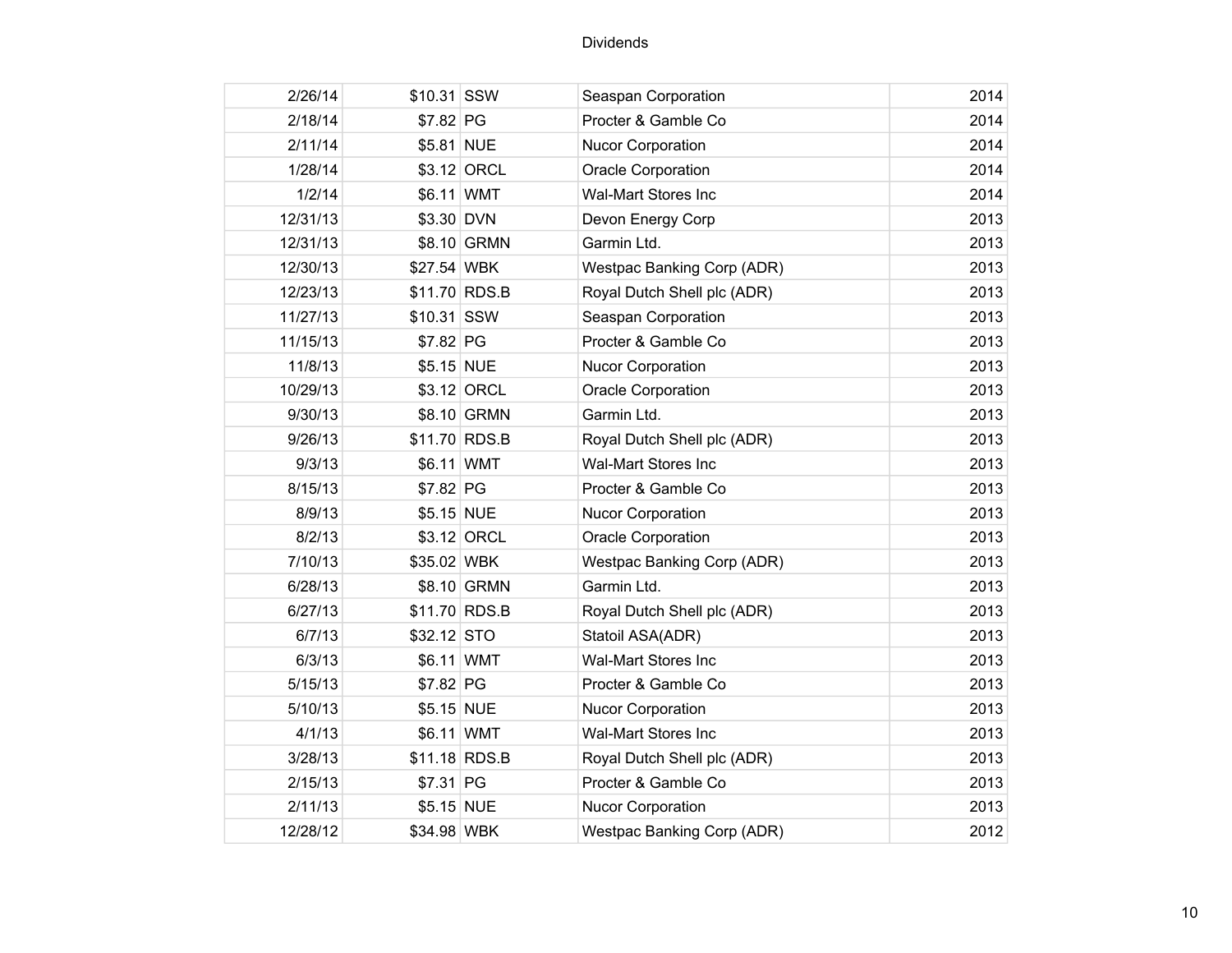| 12/27/12 | \$5.17 WMT    |             | <b>Wal-Mart Stores Inc</b>  | 2012 |
|----------|---------------|-------------|-----------------------------|------|
| 12/21/12 |               | \$4.68 ORCL | Oracle Corporation          | 2012 |
| 12/20/12 | \$11.18 RDS.B |             | Royal Dutch Shell plc (ADR) | 2012 |
| 12/10/12 | \$8.93 EXC    |             | <b>Exelon Corporation</b>   | 2012 |
| 11/15/12 | \$7.31 PG     |             | Procter & Gamble Co         | 2012 |
| 11/9/12  | \$5.11 NUE    |             | <b>Nucor Corporation</b>    | 2012 |
| 11/2/12  |               | \$1.56 ORCL | Oracle Corporation          | 2012 |
| 9/10/12  | \$8.93 EXC    |             | <b>Exelon Corporation</b>   | 2012 |
| 9/4/12   | \$5.17 WMT    |             | <b>Wal-Mart Stores Inc</b>  | 2012 |
| 8/10/12  | \$5.11 NUE    |             | <b>Nucor Corporation</b>    | 2012 |
| 8/3/12   |               | \$1.56 ORCL | <b>Oracle Corporation</b>   | 2012 |
| 7/10/12  | \$33.56 WBK   |             | Westpac Banking Corp (ADR)  | 2012 |
| 6/11/12  | \$29.84 STO   |             | Statoil ASA(ADR)            | 2012 |
| 6/8/12   | \$6.45 EXC    |             | <b>Exelon Corporation</b>   | 2012 |
| 6/4/12   | \$5.17 WMT    |             | Wal-Mart Stores Inc         | 2012 |
| 5/11/12  | \$5.11 NUE    |             | <b>Nucor Corporation</b>    | 2012 |
| 5/2/12   |               | \$1.56 ORCL | <b>Oracle Corporation</b>   | 2012 |
| 4/11/12  | \$2.48 EXC    |             | <b>Exelon Corporation</b>   | 2012 |
| 4/4/12   | \$5.17 WMT    |             | Wal-Mart Stores Inc         | 2012 |
| 3/9/12   | \$8.93 EXC    |             | <b>Exelon Corporation</b>   | 2012 |
| 2/10/12  | \$5.11 NUE    |             | Nucor Corporation           | 2012 |
| 2/1/12   |               | \$1.56 ORCL | <b>Oracle Corporation</b>   | 2012 |
| 1/3/12   | \$4.75 WMT    |             | Wal-Mart Stores Inc         | 2012 |
| 12/28/11 | \$31.76 WBK   |             | Westpac Banking Corp (ADR)  | 2011 |
| 12/9/11  | \$8.93 EXC    |             | <b>Exelon Corporation</b>   | 2011 |
| 11/14/11 | \$5.08 NUE    |             | <b>Nucor Corporation</b>    | 2011 |
| 11/2/11  |               | \$1.56 ORCL | Oracle Corporation          | 2011 |
| 9/9/11   | \$8.93 EXC    |             | <b>Exelon Corporation</b>   | 2011 |
| 9/6/11   | \$4.75 WMT    |             | Wal-Mart Stores Inc         | 2011 |
| 8/11/11  | \$5.08 NUE    |             | <b>Nucor Corporation</b>    | 2011 |
| 8/3/11   |               | \$1.56 ORCL | Oracle Corporation          | 2011 |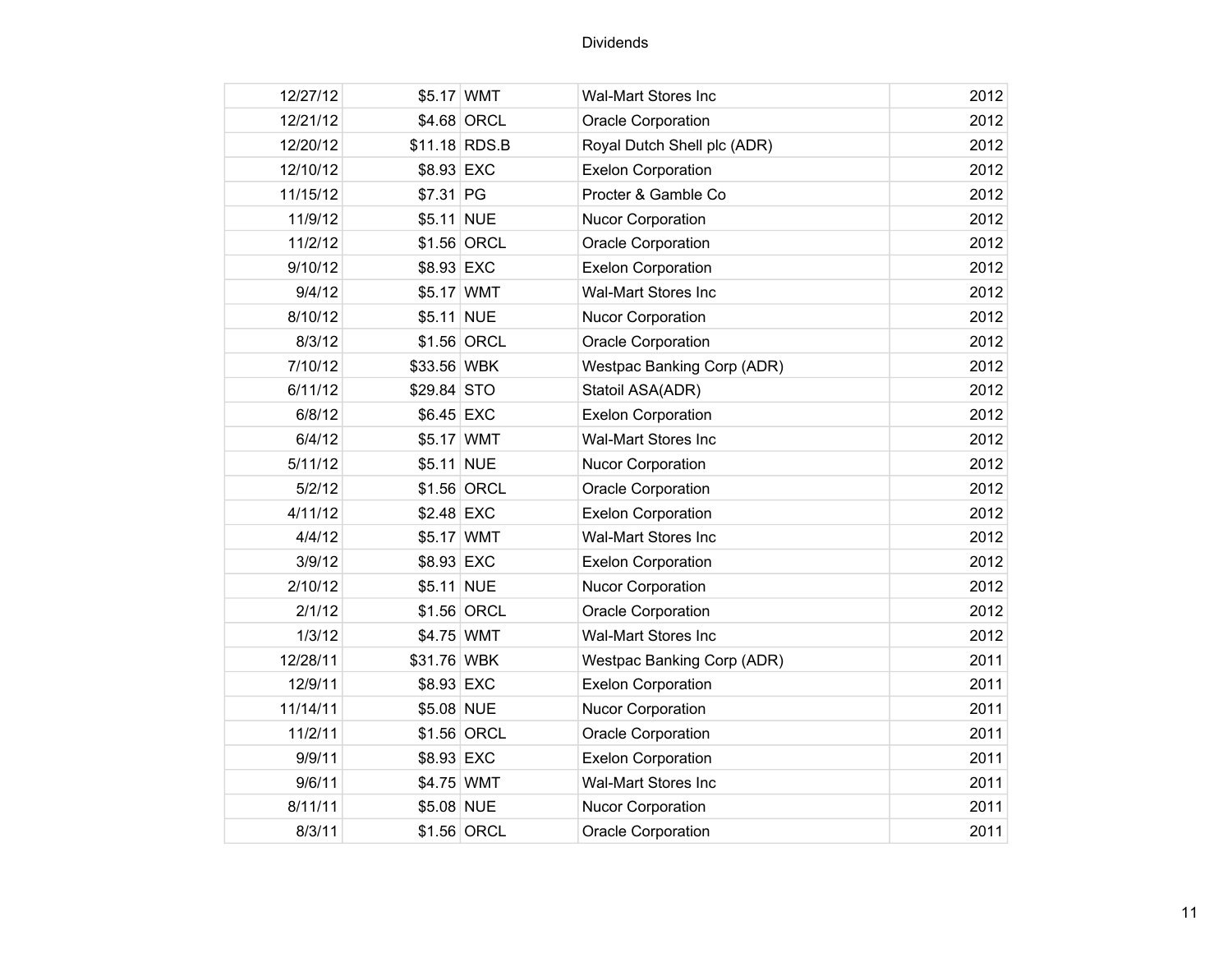| 6/10/11  | \$8.93 EXC |             | <b>Exelon Corporation</b>    | 2011 |  |
|----------|------------|-------------|------------------------------|------|--|
| 6/6/11   | \$4.75 WMT |             | <b>Wal-Mart Stores Inc</b>   | 2011 |  |
| 5/11/11  | \$5.08 NUE |             | Nucor Corporation            | 2011 |  |
| 5/4/11   |            | \$1.56 ORCL | Oracle Corporation           | 2011 |  |
| 4/4/11   | \$4.75 WMT |             | <b>Wal-Mart Stores Inc</b>   | 2011 |  |
| 3/10/11  | \$8.93 EXC |             | <b>Exelon Corporation</b>    | 2011 |  |
| 2/11/11  | \$5.08 NUE |             | <b>Nucor Corporation</b>     | 2011 |  |
| 2/9/11   |            | \$1.30 ORCL | Oracle Corporation           | 2011 |  |
| 1/3/11   | \$3.93 WMT |             | <b>Wal-Mart Stores Inc</b>   | 2011 |  |
| 12/10/11 | \$8.93 EXC |             | <b>Exelon Corporation</b>    | 2011 |  |
| 11/11/10 | \$5.04 NUE |             | Nucor Corporation            | 2010 |  |
| 9/7/10   | \$3.93 WMT |             | <b>Wal-Mart Stores Inc</b>   | 2010 |  |
| 8/11/10  | \$5.04 NUE |             | Nucor Corporation            | 2010 |  |
| 6/1/10   | \$3.93 WMT |             | <b>Wal-Mart Stores Inc</b>   | 2010 |  |
| 5/12/10  | \$5.04 NUE |             | Nucor Corporation            | 2010 |  |
| 4/5/10   | \$3.93 WMT |             | <b>Wal-Mart Stores Inc</b>   | 2010 |  |
| 2/11/10  | \$5.04 NUE |             | Nucor Corporation            | 2010 |  |
| 1/4/10   | \$3.54 WMT |             | <b>Wal-Mart Stores Inc</b>   | 2010 |  |
| 11/11/09 | \$4.90 NUE |             | Nucor Corporation            | 2009 |  |
| 11/11/09 | \$0.00 BOX |             | Box Inc                      | 2009 |  |
| 11/11/09 |            | \$0.00 SAVE | Spirit Airlines Incorporated | 2009 |  |
| 11/11/09 |            | \$0.00 LNKD | LinkedIn Corp                | 2009 |  |
| 11/11/09 |            | \$0.00 TSLA | Tesla Inc                    | 2009 |  |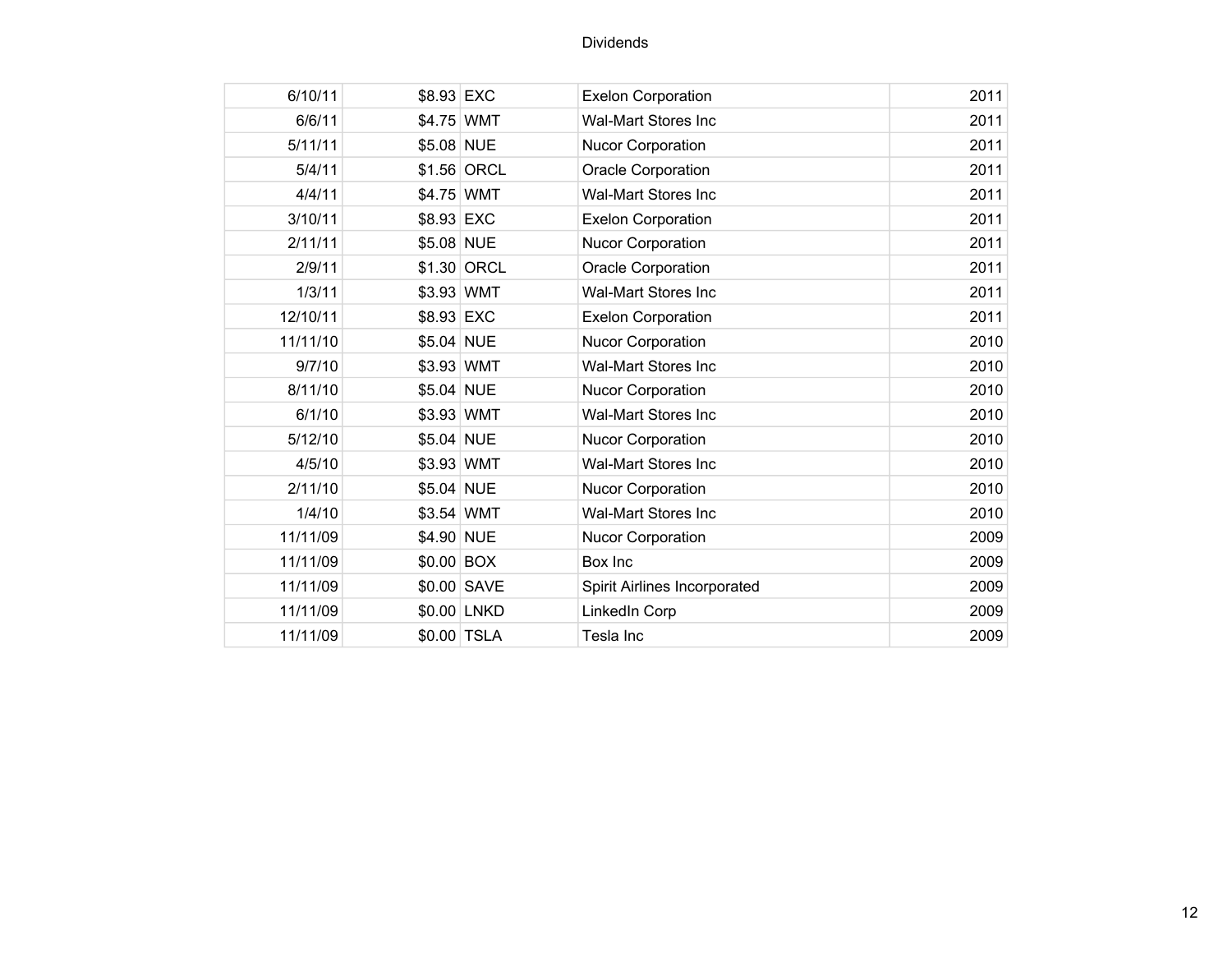| Cash Flows for Rate of Return |           |           |           |           |           |           |           |           |             |                      |  |
|-------------------------------|-----------|-----------|-----------|-----------|-----------|-----------|-----------|-----------|-------------|----------------------|--|
|                               |           |           |           |           |           |           |           |           |             |                      |  |
|                               |           |           |           |           |           |           |           |           | Value       |                      |  |
|                               | 9/1/09    | 9/1/10    | 9/1/11    | 9/1/12    | 9/1/13    | 9/1/14    | 9/1/15    | 9/1/16    | 7/22/17     |                      |  |
| Beneficiary                   | \$500     | \$500     | \$500     | \$500     | \$500     | \$500     | \$500     | \$500     |             |                      |  |
| Trustee                       | \$1,000   | \$1,000   | \$1,000   | \$1,000   | \$1,000   | \$1,000   | \$1,000   | \$1,000   |             |                      |  |
| Total                         | \$1,500   | \$1,500   | \$1,500   | \$1,500   | \$1,500   | \$1,500   | \$1,500   | \$1,500   |             |                      |  |
|                               |           |           |           |           |           |           |           |           |             |                      |  |
| Cash Flows                    | $-$1,500$ | $-$1,500$ | $-$1,500$ | $-$1,500$ | $-$1,500$ | $-$1,500$ | $-$1,500$ | $-$1,500$ | \$15,082.33 |                      |  |
|                               |           |           |           |           |           |           |           |           |             | 5.06% Rate of Return |  |
| <b>Total Beneficiary</b>      | \$4,000   |           |           |           |           |           |           |           |             |                      |  |
| <b>Total Trustee</b>          | \$8,000   |           |           |           |           |           |           |           |             |                      |  |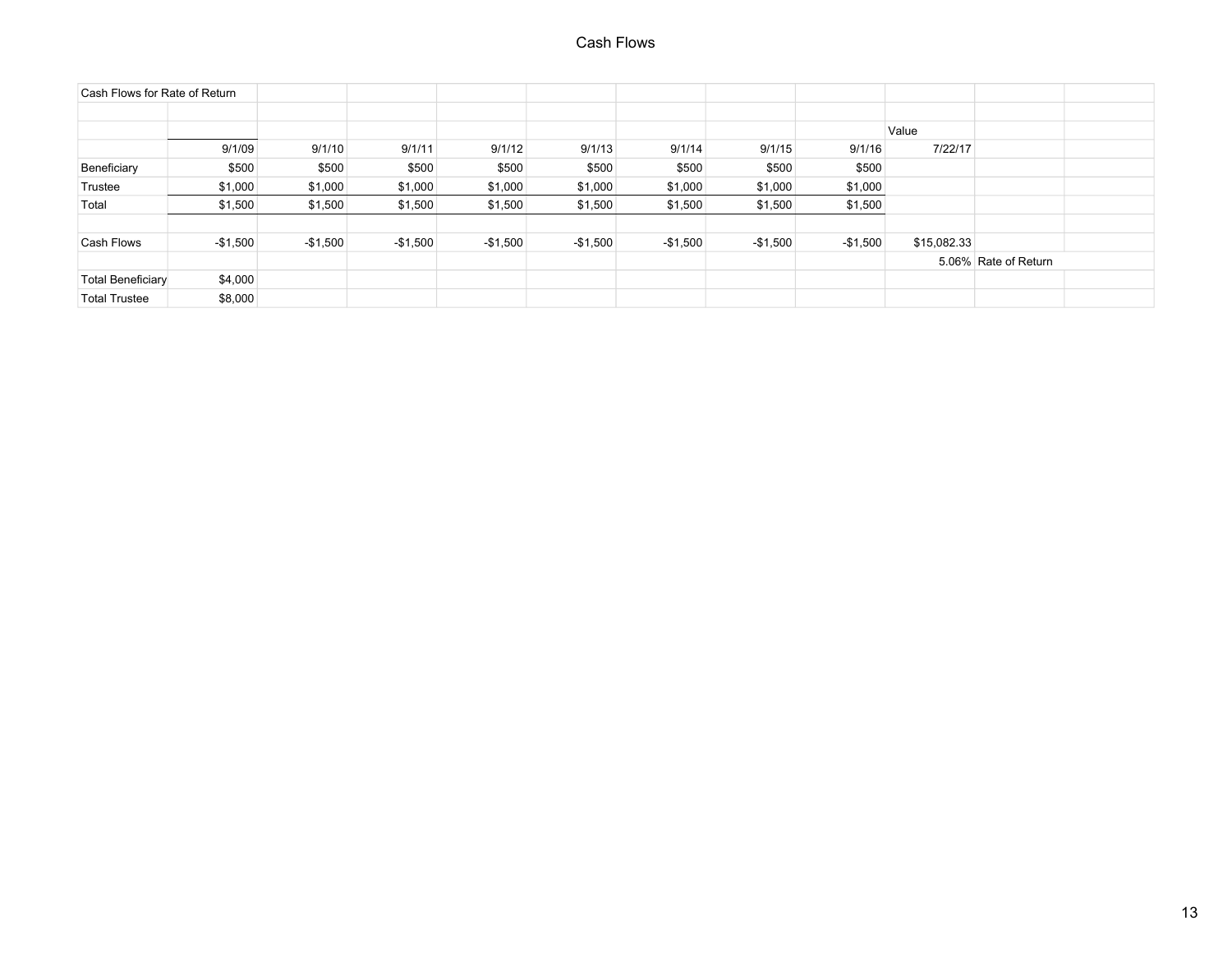## Money Market

| <b>Money Market</b> |      |
|---------------------|------|
|                     |      |
| Amount              |      |
|                     | 1002 |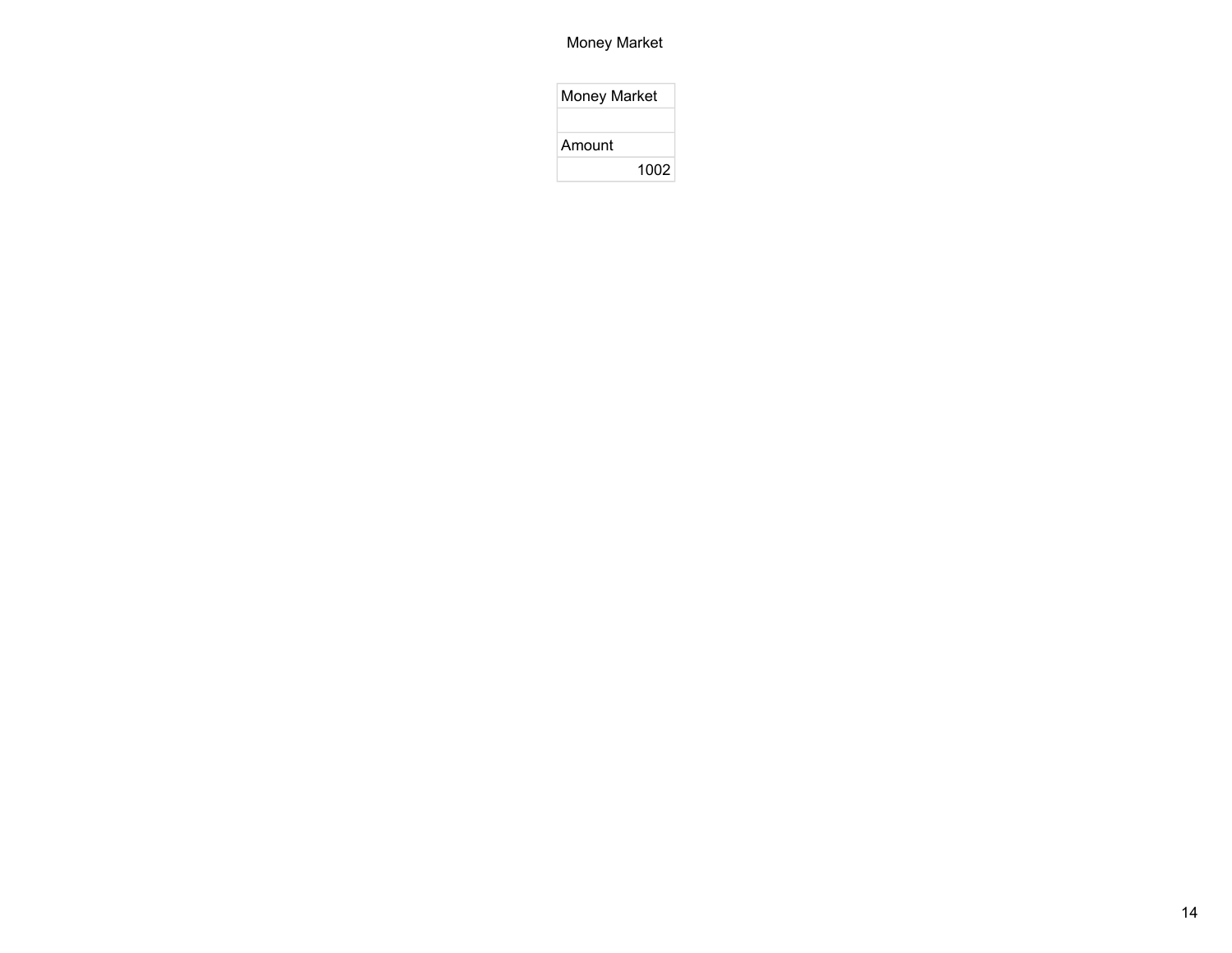# Updating

| This area is for general comments.                                    |                                                                                                                    |  |  |  |  |  |  |
|-----------------------------------------------------------------------|--------------------------------------------------------------------------------------------------------------------|--|--|--|--|--|--|
|                                                                       |                                                                                                                    |  |  |  |  |  |  |
| Periodic Updates                                                      |                                                                                                                    |  |  |  |  |  |  |
|                                                                       | Update brokerage account and replace value in money market. Will update main page                                  |  |  |  |  |  |  |
|                                                                       | Add dividends (net of foreign withholding) to dividend sheet. Pivot table automatically updates with main page     |  |  |  |  |  |  |
|                                                                       |                                                                                                                    |  |  |  |  |  |  |
| Adding a Stock                                                        |                                                                                                                    |  |  |  |  |  |  |
|                                                                       | Add the stock in the buy page                                                                                      |  |  |  |  |  |  |
|                                                                       | Add a line on the Summary page and include all formulas                                                            |  |  |  |  |  |  |
|                                                                       | Add a dividend with a value of zero to the dividend page (this can be eliminated when an "actual" dividend occurs) |  |  |  |  |  |  |
|                                                                       | Add a line in the Analytics page and copy formulas, add sector and types                                           |  |  |  |  |  |  |
|                                                                       |                                                                                                                    |  |  |  |  |  |  |
| Selling a Stock                                                       |                                                                                                                    |  |  |  |  |  |  |
|                                                                       | Add the stock in the sell page                                                                                     |  |  |  |  |  |  |
|                                                                       | Calculate the gain or loss in the sell page                                                                        |  |  |  |  |  |  |
|                                                                       | Add a line in the summary page with realized gain or loss                                                          |  |  |  |  |  |  |
|                                                                       | Eliminate the line in the summary page for the prior 'active' stock                                                |  |  |  |  |  |  |
|                                                                       | Update the analytics page                                                                                          |  |  |  |  |  |  |
|                                                                       |                                                                                                                    |  |  |  |  |  |  |
| Adding investment                                                     |                                                                                                                    |  |  |  |  |  |  |
|                                                                       | Add a year in the cash flows page                                                                                  |  |  |  |  |  |  |
|                                                                       | Add beneficiary and trustee additions                                                                              |  |  |  |  |  |  |
|                                                                       | Check all the formulas and sum                                                                                     |  |  |  |  |  |  |
|                                                                       | Should update the main page                                                                                        |  |  |  |  |  |  |
|                                                                       |                                                                                                                    |  |  |  |  |  |  |
| Stock split                                                           |                                                                                                                    |  |  |  |  |  |  |
|                                                                       | Adjust the buys for the adjusted shares (i.e. 5/1 split). Make sure the price calculates                           |  |  |  |  |  |  |
|                                                                       | Check this on the summary page and ensure that it totals properly                                                  |  |  |  |  |  |  |
|                                                                       |                                                                                                                    |  |  |  |  |  |  |
| Ticker changes (typically for ADR's that move to the "pink sheets")   |                                                                                                                    |  |  |  |  |  |  |
| Change the ticker on the summary page, analytics page, dividends page |                                                                                                                    |  |  |  |  |  |  |
|                                                                       |                                                                                                                    |  |  |  |  |  |  |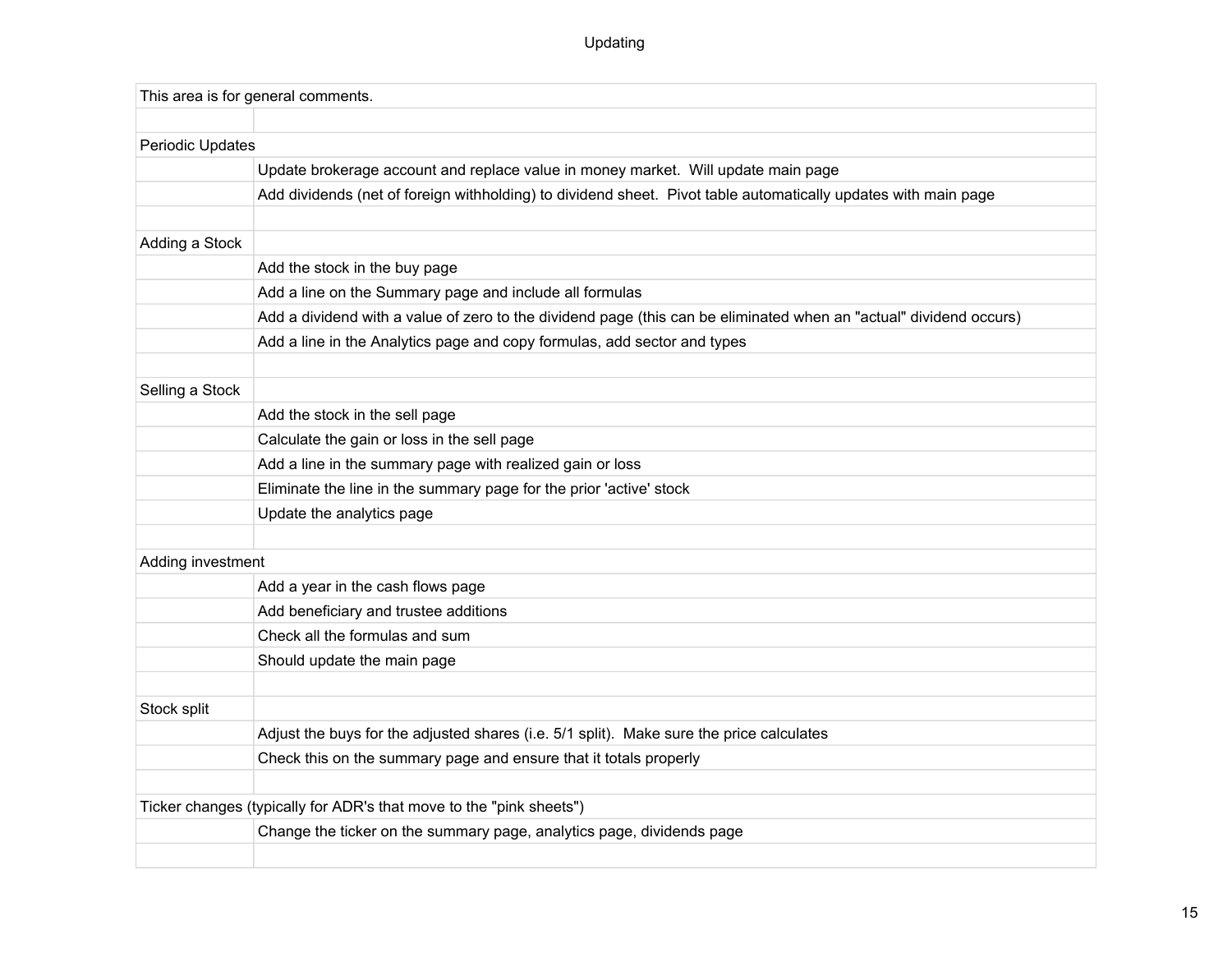| Manual Checks |                                                                                                              |
|---------------|--------------------------------------------------------------------------------------------------------------|
|               | The "yield" is something that is not readily available via an API or Google Sheets, Must be checked manually |
|               | The stock price for sold stocks updates in the text box. Will not automatically adjust for splits, takeovers |
|               | The status of the stock itself needs to be adjusted periodically (whether it is on watch, etc)               |